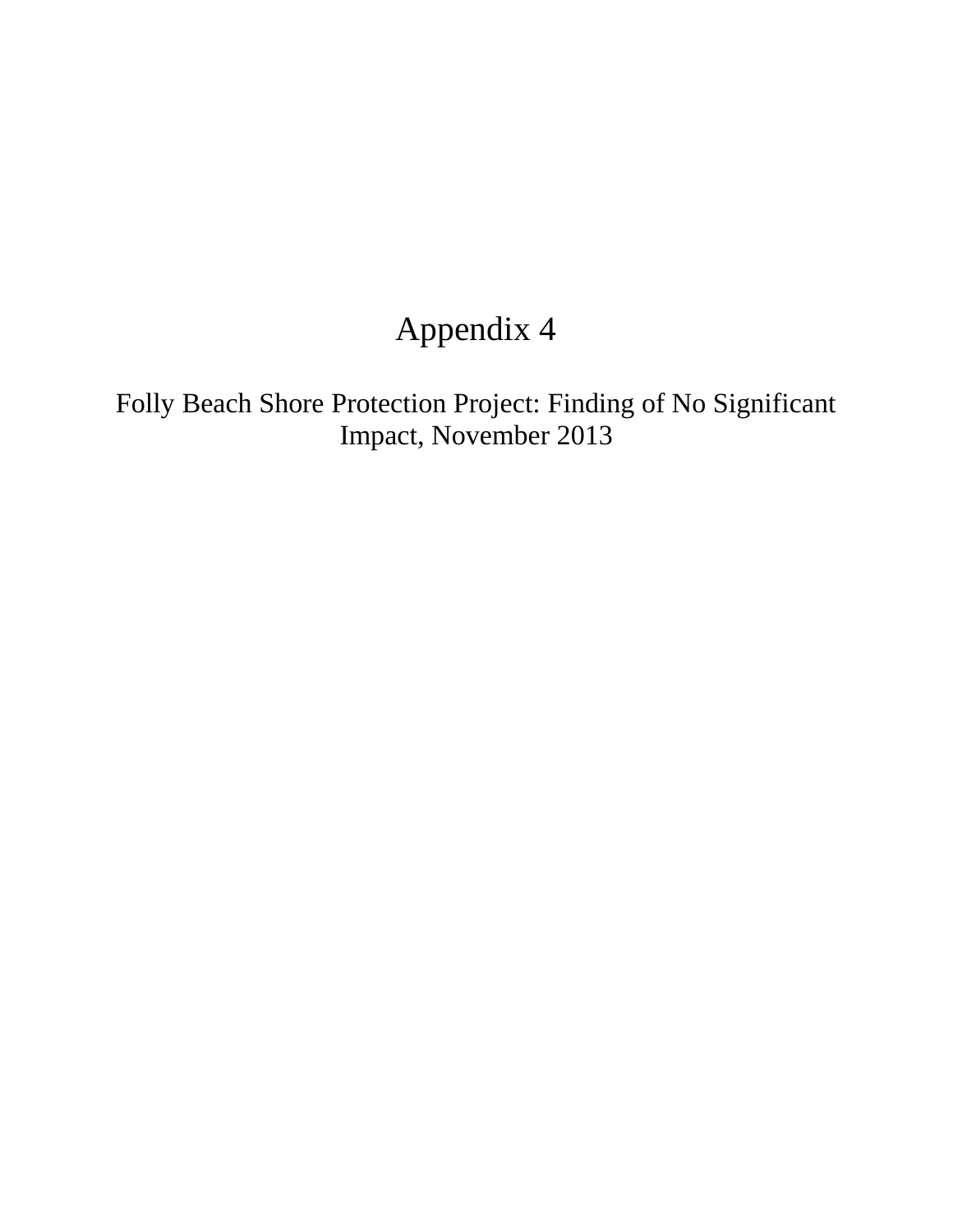

# **FINDING OF NO SIGNIFICANT IMPACT**

### **FOLLY BEACH SHORE PROTECTION PROJECT AND USE OF OUTER CONTINENTAL SHELF SAND**

### **CHARLESTON COUNTY, SOUTH CAROLINA**

November 2013

The National Environmental Policy Act (NEPA) requires the U.S. Army Corps of Engineers, Charleston District (USACE) and the Bureau of Ocean Energy Management (BOEM) to evaluate the effect of proposed projects on both the environment and human health and welfare. This Finding of No Significant Impact (FONSI) summarizes the results of the USACE/BOEM evaluation and documents the USACE/BOEM's conclusions.

USACE/BOEM is proposing to perform a beach renourishment project at Folly Beach, South Carolina using sand from offshore State waters and sand from the outer-continental shelf (OCS). This renourishment project is part of a previously approved USACE Hurricane and Storm Damage Reduction Project. Use of OCS sand requires a non-competitive negotiated agreement between the City of Folly Beach (i.e., the project's non-federal cost share sponsor) and BOEM. This NEPA evaluation supports BOEM's action in executing the agreement. The initial nourishment of the Folly Beach Hurricane and Storm Damage Reduction Project was performed by USACE in 1993 using sand from the Folly River. Renourishment efforts were performed by USACE in 2005 and 2007 (a partial renourishment) using sand from offshore State waters. While the conclusions in this FONSI represent the conclusions of both USACE and BOEM, this FONSI is being issued as a Corps of Engineers document. BOEM will issue a FONSI as a separate document.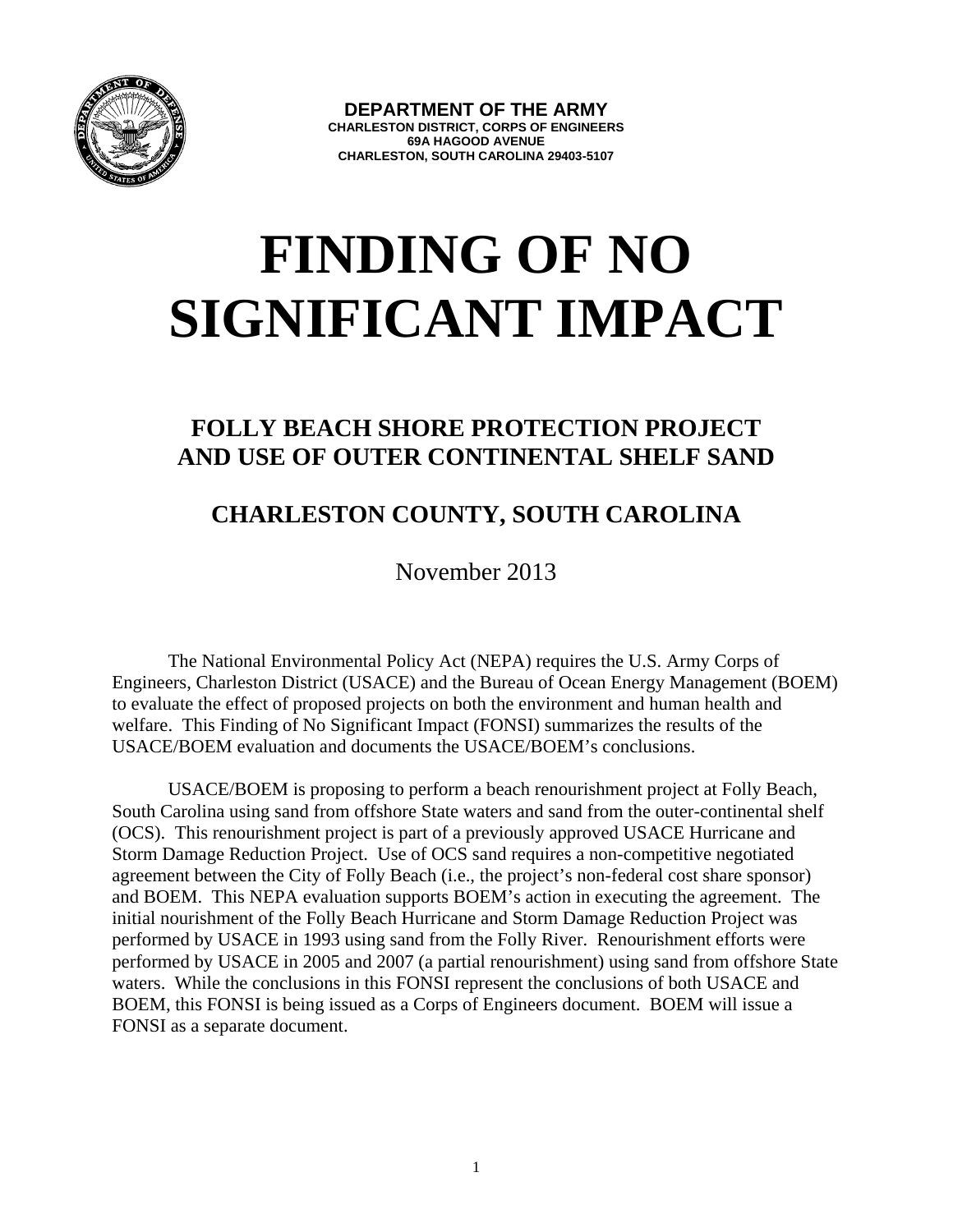The proposed project is a periodic renourishment of an existing project. The project provides for re-nourishment of approximately 26,000 linear feet (~4.9 linear miles) of shoreline. A berm will be constructed with a top width of 15 feet and an elevation of 8.0 feet national geodetic vertical datum (NGVD). The project extends from just below the U.S. Coast Guard Base on the east end of Folly Island to just above the Charleston County Park on the west end of Folly Island (See Figure 1). The exact quantity of sand that will be placed on the beach during re-nourishment will be dependent on the beach profile at the time of construction; however, based on present conditions, it is estimated that approximately 1.4 million cubic yards of beach quality sand will be placed on the beach seaward of existing dunes, sea walls, and revetments.

Construction will be by means of a hydraulic cutter head dredge that will transport the sand through a pipeline. The pipeline will run from the offshore borrow areas onto the beach and then run down the beach. Beach compatible sand from the offshore source will be discharged as slurry. During construction, temporary training dikes of sand will be used to contain the discharge and control the fill placement. Fill sections will be graded by land-based equipment, such as bulldozers, articulated front-end loaders, and other equipment as necessary to achieve the desired beach profile. Equipment will be selected based on whatever proves to be the most advantageous economically, as well as what generates only minimal and acceptable temporary environmental impacts. It is anticipated construction will begin in early January 2014 and will require approximately 6 months for completion. This schedule could change due to contractual issues, inclement weather, equipment failure, or other unforeseen difficulties.

The borrow areas being used for beach compatible sand are shown in Figure 1. These areas total approximately 550 acres; however, over half of Borrow Area A and approximately a third of Borrow Area B have been used during previous re-nourishment projects. The borrow areas are located approximately three miles offshore of the northern end of the island. The volume of beach compatible sand, the area, and the water depths in each borrow area are shown in Table 1. The volumes listed are based on removing all the available beach quality sand to the down to a maximum depth of 10 feet. Most of Borrow Areas A and B contain a sand thickness of 3 to 7 with two small areas in B with a sand thickness of 10 feet. Borrow Area C contains a sand thickness of 5 to 7 feet. Borrow Area D contains a sand thickness of approximately 4 feet.

| <b>TABLE 1: BORROW AREA CHARACTERISTICS</b> |                          |                                |                                       |              |
|---------------------------------------------|--------------------------|--------------------------------|---------------------------------------|--------------|
| <b>Borrow</b>                               | <b>Total Borrow</b>      | <b>Area Available for this</b> | <b>Sand Volume Available for</b>      | Water        |
| Area                                        | <b>Area Size (acres)</b> | <b>Renourishment (acres)</b>   | this Renourishment (yd <sup>3</sup> ) | Depth (feet) |
| A                                           | 310                      | 80                             | 490,000                               | 30 to 36     |
| B                                           | 210                      | 120                            | 780,000                               | 29 to 39     |
|                                             | 30                       | 30                             | 310,000                               | 30 to 35     |
|                                             | 70                       | 70                             | 370,000                               | 40 to 44     |

Since the proposed project is a periodic renourishment of an existing Federal Hurricane and Storm Damage Reduction Project, the only true alternative that was given consideration other than the proposed action was the No Action alternative. However, because of the severe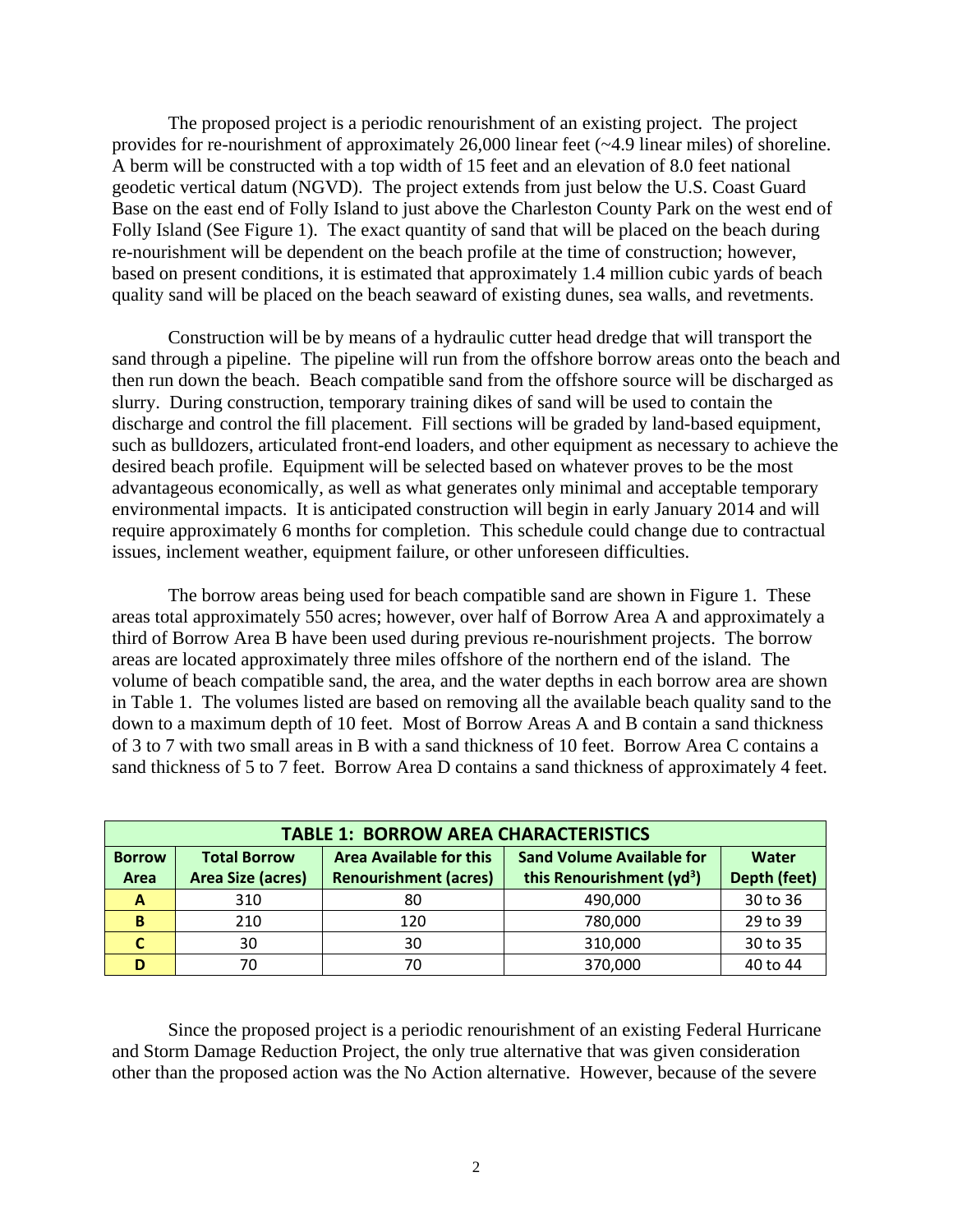erosion that has occurred at Folly Beach and because of the Federal Government's commitment to renourish the beach when necessary over the life of the project, the No Action alternative was rejected.

Concerning the use of other sources of sand instead of OCS sand, no other viable sand sources are currently known in the vicinity of Folly Beach. Borrow Areas A, B, C, and D were identified prior to the 2005 renourishment project after an extensive investigation of the area offshore of Folly Beach. Borrow Areas A and B were used during the 2005 and 2007 renourishment efforts and there is insufficient sand in these areas to fully perform this renourishment project. Therefore, the only viable alternative is to use the OCS sand from Borrow Areas C and D.

USACE and BOEM have determined that the proposed project does not constitute an action significantly affecting the human environment. Accordingly, preparation of an Environmental Impact Statement is not warranted. The full Environmental Assessment can be downloaded from the internet (in PDF format) at http://www.sac.usace.army.mil/Missions/ CivilWorks/NEPADocuments.aspx or a copy may be obtained by contacting Mr. Alan Shirey  $(alan.d.shirev@usace. army.mil; (843) 329-8166).$ 

Date  $30\,\text{Nov/s}$ 

JOHN T. LITZ, PMP Lieutenant Colonel, EN Commander, U.S. Army Engineer District, Charleston